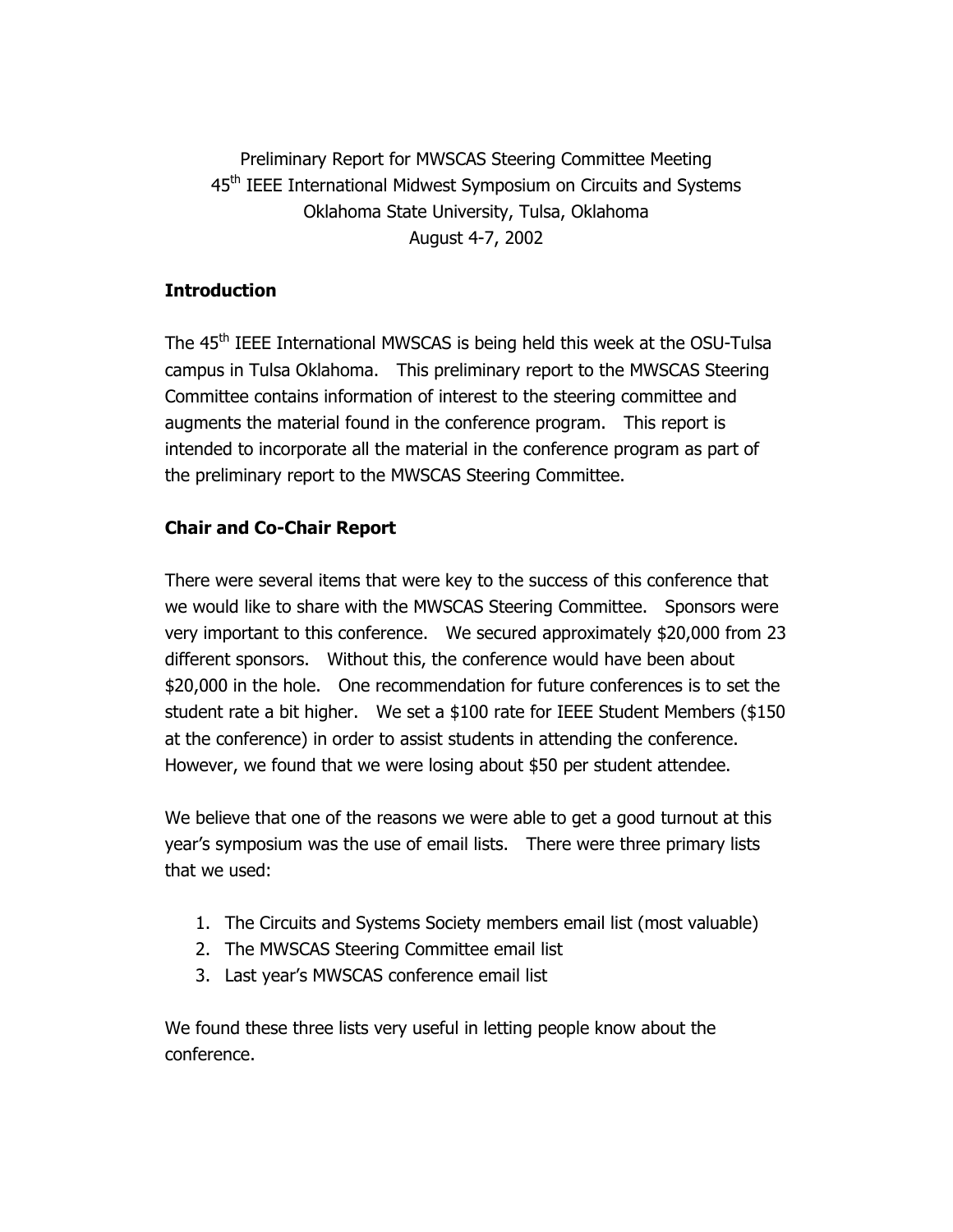#### **Technical Program Chair Report**

We received a total of 578 papers of which 168 were invited papers. Exactly 400 papers were presented in lecture sessions (10 sessions of four papers each) and 128 papers were presented in 10 poster sessions. Not counting invited papers, 410 papers were submitted for review of which 360 were accepted for an acceptance rate of 87.8%.

The technical program committee consisted of ten track chairs who recruited five session chairs each. Each session chair was asked to invite up to four papers to fill out two session (total of eight papers). All members of the MWSCAS Steering Committee were offered invited papers. This could have resulted in a maximum of 200 invited papers, but actually resulted in 168. Session chairs were asked to seek new people who were doing good work, but who did not normally attend MWSCAS in addition to Steering Committee Members. We believe this approach worked very well in attracting some new excellent papers to the symposium.

We contracted with Tom Wehner to provide the web-based paper submission services. This worked out very well and we were very happy with the results. Tom worked with MOSART productions and the Print House for graphics design and printing. We also decided to offer CD-ROM versions of the proceedings as part of the conference registration and to charge extra for those who wanted printed proceedings.

The technical program committee feels that things worked very well this year. We recommend to next year's conference that they follow a similar pattern.

### **Conference Statistics**

As of noon on Monday August 4, we had 483 paid attendees, 26 sponsor attendees, 12 complementary attendees and 35 volunteers for a total attendance of 556. We do expect additional walk-in registration on Tuesday and Wednesday, so these figures are not complete.